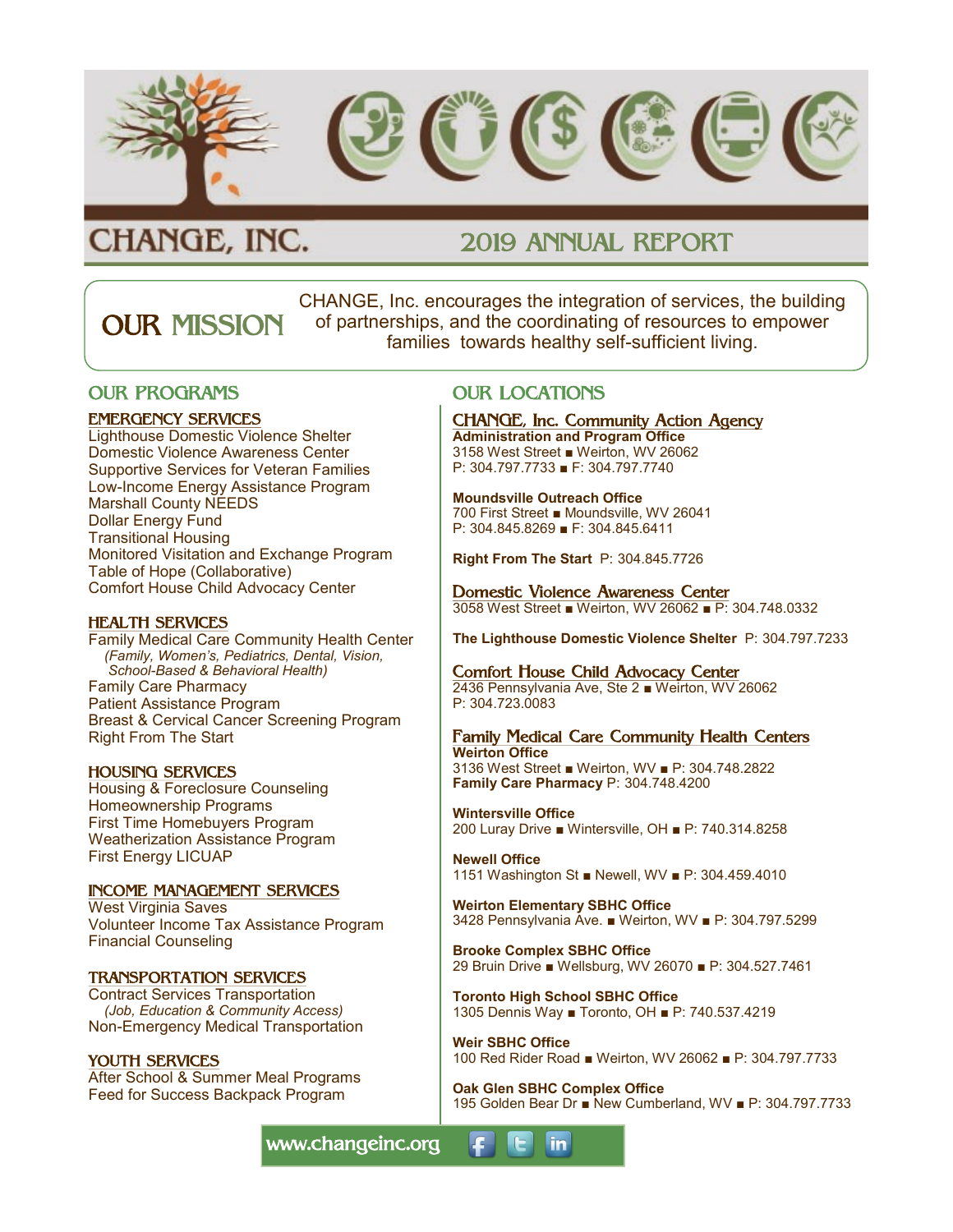| 25,616                                               | 230,559                  |                                                                                                                                                                                                                                                                                                                                                                                                                                                                                                                                                                                                                                     |                              |
|------------------------------------------------------|--------------------------|-------------------------------------------------------------------------------------------------------------------------------------------------------------------------------------------------------------------------------------------------------------------------------------------------------------------------------------------------------------------------------------------------------------------------------------------------------------------------------------------------------------------------------------------------------------------------------------------------------------------------------------|------------------------------|
| <b>Customers Served</b>                              | <b>Services Provided</b> | <b>Full Time Jobs Created</b>                                                                                                                                                                                                                                                                                                                                                                                                                                                                                                                                                                                                       | <b>Partnerships Utilized</b> |
| <b>REPORT OF</b><br><b>HEALTH</b><br><b>PROGRAMS</b> | $\bullet$<br>۰           | 16,860, 15% below the 200% Federal Poverty Level, gained<br>access to affordable healthcare through 61,126 family, women's,<br>pediatrics, dental, behavioral, and vision encounters at Family<br><b>Medical Care Community Health Center</b><br>1,141 patients received affordable behavioral health care<br>2,023 patients received affordable dental care<br>909 patients received affordable vision care<br>2,141 patients received school-based health care<br>2,258 patients received 53,143 free or low-cost prescriptions<br>through Family Care Pharmacy.<br>33 families participated in the Right From The Start Program, |                              |

which provides education and referrals for pregnant women Patients received **83,783** low-cost prescriptions through 22 contract pharmacies for a savings of **\$1,426,410.**

| <b>REPORT OF</b><br><b>EMERGENCY</b><br><b>PROGRAMS</b> | 144 families received assistance to reduce an emergency need<br>and/or avoid utility termination<br>40 domestic violence victims received protection from violence<br>for a total of 2,094 nights<br>246 domestic violence victims received Advocacy Services, such<br>as case management, filing petitions, legal, financial, crisis<br>assistance and safety planning to protect them from abusive sit-<br>uations<br>26 families improved family functioning through access and<br>visitation services<br><b>146</b> children received Medical and Mental Health Care and/or<br>Advocacy services, such as case management, legal and crisis<br>assistance to assist in removing them from abusive situations<br>44 veterans received supportive services to avoid homelessness |
|---------------------------------------------------------|------------------------------------------------------------------------------------------------------------------------------------------------------------------------------------------------------------------------------------------------------------------------------------------------------------------------------------------------------------------------------------------------------------------------------------------------------------------------------------------------------------------------------------------------------------------------------------------------------------------------------------------------------------------------------------------------------------------------------------------------------------------------------------|
|                                                         | 1,265 youth up to 18 years of age maintained and/or improved<br>$\mathbf{r}$ and $\mathbf{r}$ are the state of $\mathbf{r}$ and $\mathbf{r}$ are the state of $\mathbf{r}$                                                                                                                                                                                                                                                                                                                                                                                                                                                                                                                                                                                                         |

| <b>REPORT OF</b><br>YOUTH<br><b>PROGRAMS</b> | <b>1,265</b> youth up to 18 years of age maintained and/or improved |
|----------------------------------------------|---------------------------------------------------------------------|
|                                              | their health through receipt of 12,242 free, nutritious meals       |
|                                              | through the Summer Food Service Program, After School Meal          |
|                                              | Program and Out of School Time Childcare Program                    |
|                                              | 45 adults maintained employment as a result of utilizing Out of     |
|                                              | <b>School Time Childcare Services</b>                               |
|                                              |                                                                     |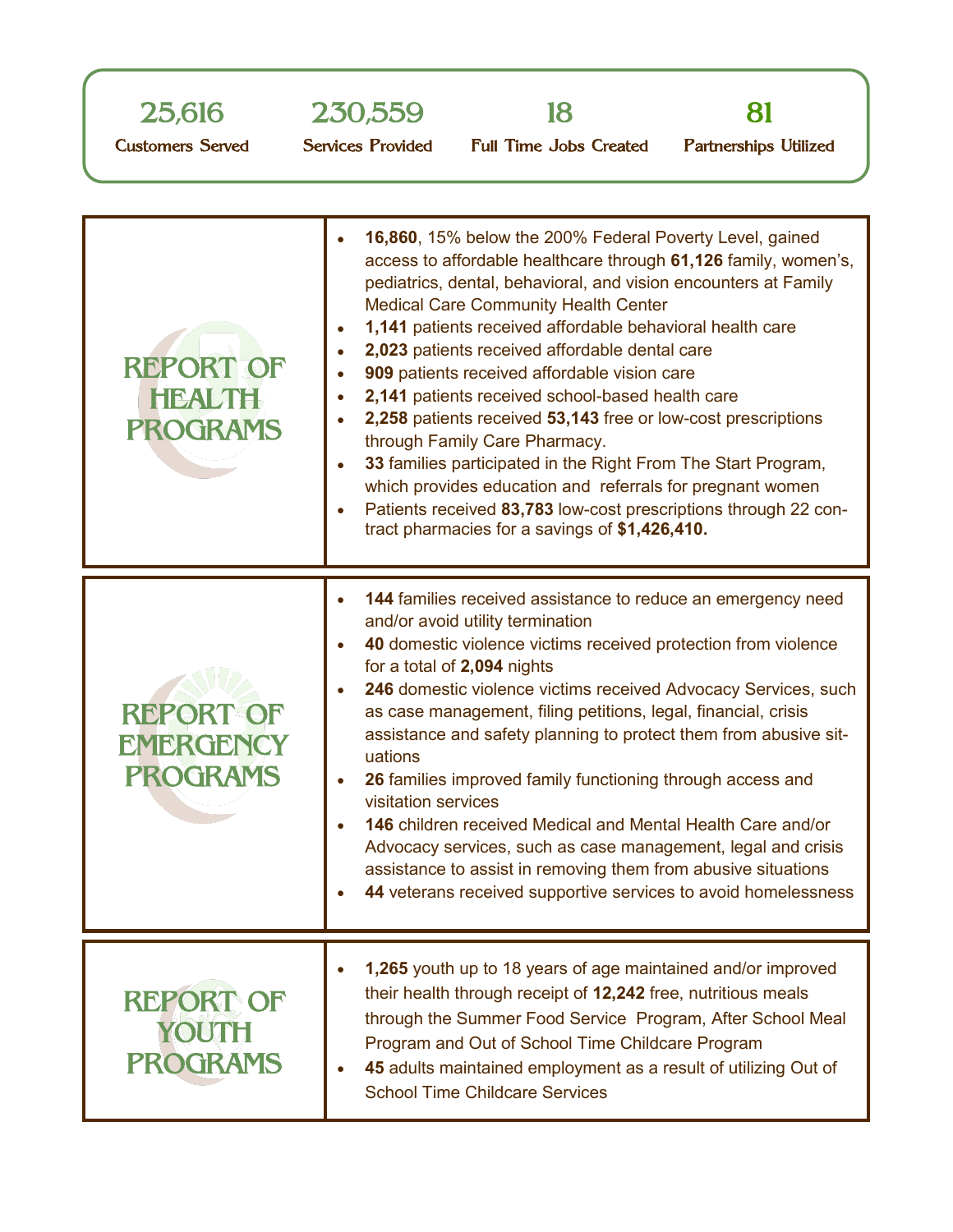| $\bullet$<br><b>SERVICES</b>                                       | financial counseling used their savings to purchase an asset                                                                                                                                                                                                                                                                                                                                                                                                                                                                                                                                                                                                                                                            |
|--------------------------------------------------------------------|-------------------------------------------------------------------------------------------------------------------------------------------------------------------------------------------------------------------------------------------------------------------------------------------------------------------------------------------------------------------------------------------------------------------------------------------------------------------------------------------------------------------------------------------------------------------------------------------------------------------------------------------------------------------------------------------------------------------------|
| $\bullet$<br><b>REPORT OF</b><br><b>HOUSING</b><br><b>PROGRAMS</b> | 59 individuals received Home Buyer Counseling to assist in<br>purchasing a home<br>23 families purchased a home through assistance from CHANGE,<br>Inc.'s Housing Programs<br>4 families secured up to \$10,000 in down payment and closing<br>cost assistance through the First Time Home Buyer Program to<br>purchase their first home<br>52 households received weatherization services to increase<br>energy efficiency and have safety and energy issues ameliorated<br>55 households received energy audits to improve energy<br>efficiency and/or reduce energy burdens in their homes<br>30 households received energy efficiency improvements<br>38 domestic violence victim obtained safe, affordable housing |
| <b>REPORT OF</b><br><b>TRANSPORTATION</b><br><b>PROGRAMS</b>       | 730 riders received 6,658 rides to maintain employment<br>and/or access community services<br>7,364 rides were provided for non-emergency medical<br>transportation                                                                                                                                                                                                                                                                                                                                                                                                                                                                                                                                                     |

| <b>OUR</b><br><b>IFUNDERS</b> | <b>Columbiana County Jobs and Family Svcs</b><br><b>Community Services Block Grant</b><br><b>Consumer Federation of America</b><br><b>Delta Dental Foundation</b><br>Department of Energy<br>Department of Health & Human Resources<br>Department of Health & Human Services<br>Dept of Housing & Urban Development<br>Department of Justice<br>Department of Transportation<br><b>Department of Veterans Affairs</b><br><b>Federal Transit Administration</b><br><b>Mary Jane Brooks Foundation</b><br>Serra Foundation<br>Sister of St. Joseph Foundation<br><b>US Department of Agriculture</b><br><b>WV Office of Economic Opportunity</b> | Family Medical Care (FMC) is a<br>Health Center Program grantee under<br>42 U.S.C. 254b, and a deemed Public<br>Health Service (PHS) employee under<br>42 U.S.C. 233 (g)-(n). FMC receives<br><b>HHS funding and has Federal PHS</b><br>deemed status with respect to certain<br>health or health-related claims,<br>including medical malpractice claims,<br>for itself and its covered individuals.<br><b>FMC</b> is financed with Federal dollars<br>from the Department of Health &<br>Human Resources (HRSA), State<br>dollars, and nongovernmental<br>sources, and is being presented with<br>financial assistance as a grant from<br>the WV Department of Health &<br>Human Resources. |
|-------------------------------|------------------------------------------------------------------------------------------------------------------------------------------------------------------------------------------------------------------------------------------------------------------------------------------------------------------------------------------------------------------------------------------------------------------------------------------------------------------------------------------------------------------------------------------------------------------------------------------------------------------------------------------------|-----------------------------------------------------------------------------------------------------------------------------------------------------------------------------------------------------------------------------------------------------------------------------------------------------------------------------------------------------------------------------------------------------------------------------------------------------------------------------------------------------------------------------------------------------------------------------------------------------------------------------------------------------------------------------------------------|
|-------------------------------|------------------------------------------------------------------------------------------------------------------------------------------------------------------------------------------------------------------------------------------------------------------------------------------------------------------------------------------------------------------------------------------------------------------------------------------------------------------------------------------------------------------------------------------------------------------------------------------------------------------------------------------------|-----------------------------------------------------------------------------------------------------------------------------------------------------------------------------------------------------------------------------------------------------------------------------------------------------------------------------------------------------------------------------------------------------------------------------------------------------------------------------------------------------------------------------------------------------------------------------------------------------------------------------------------------------------------------------------------------|